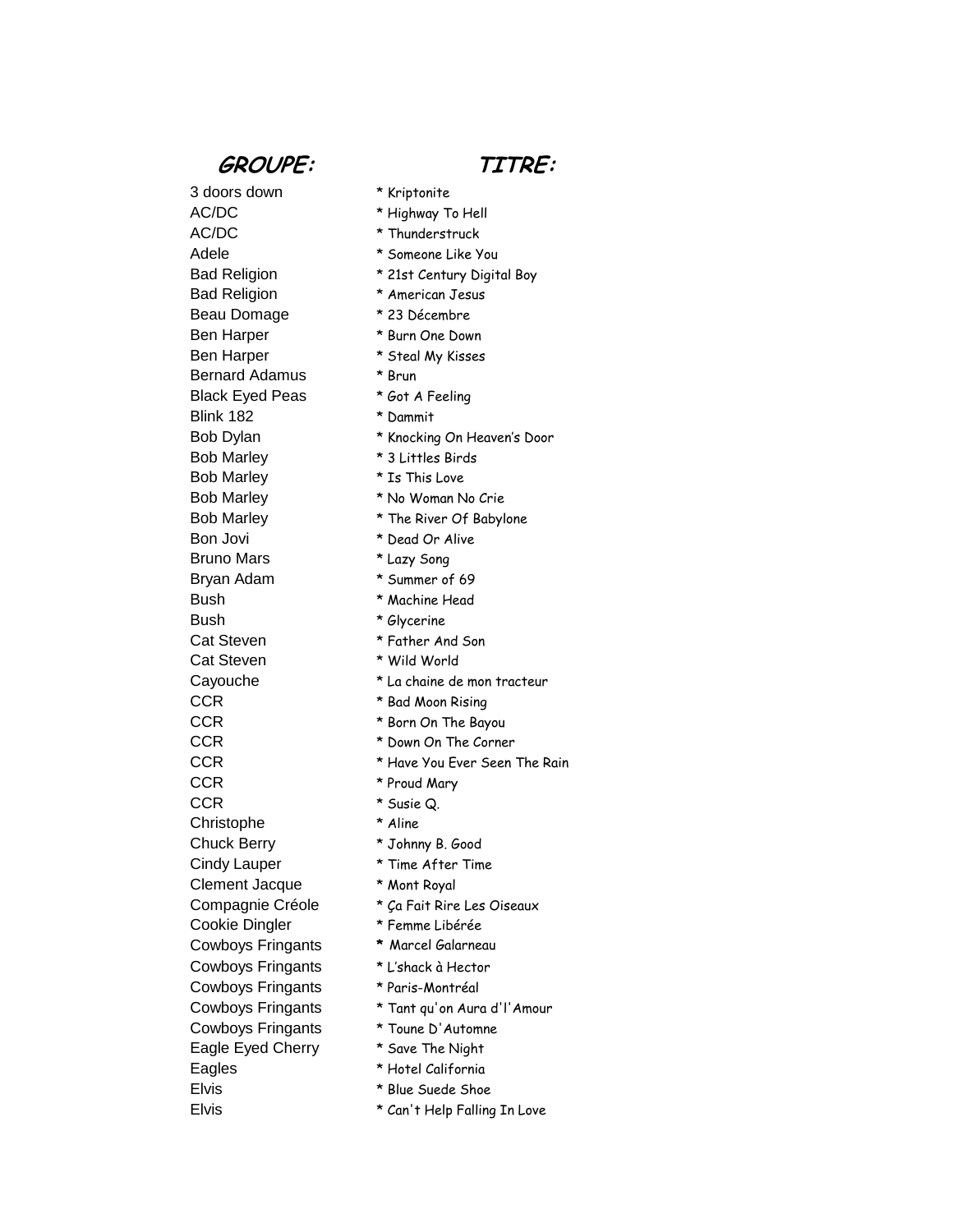Elvis \* Houng Dog Elvis \* Suspicious Mind Eric Clapton \* Cocaine Eric Lapointe \* Émeute Dans La Prison Eric Lapointe \* Le Screw Eric Lapointe \* La Bar Tendresse Eurythmics \* Sweet Dream Folklore \* Dondaine Folklore \* La poule a Colin Folklore \* La Ziguezon Folklore \* La P'Tite Grenouille Francis Cabrel \* Rosie Gerard Lenormand \* Voici Les Clés Green Day \* Basket Case Green Day \* 600d Riddance Guess Who  $*$  American Woman Jacques Dutronc \* Les Cactus Jason Mraz \* I'm Yours Jean Leloup \* Edgar Jean Leloup \* I Lost My Baby Jean Leloup \* Isabelle Jean Leloup \* Nathalie Joan Jett \* I Love Rock 'N Roll Joe Dassin \* Salut Les Amoureux Joe Dassin \* Champs Elysées John Denver \* Country Road John Lennon \* Stand By Me John Mellancamp \* Hurt So Good Johnny Cash \* Folsom Prison Blues Johnny Cash \* Ring Of Fire Kaïn \* Ailleurs ou ici Kaïn \* Comme Dans L'Temps Kaïn \* Embarque Ma Belle Kaïn **\* L'Homme Grenouille** Kaïn \* Mexico Kaïn \* Johnny Cash Kaïn \* Jusqu'au Ciel Les 3 Accords \* Hawaienne

Elvis \* Hearthbreak Hotel Everly Brothers \* All I Have To Do Is Dream (Everly Brothers) Folklore \* Au Chant De L'Alouette Folklore \* Chevalier De La Table Ronde Folklore \* L'Arbre Est Dans Ses Feuilles Franco \* Les Portes Du Pénitencier Francoise Hardy \* Tous les garçons et les filles Gaston Manville \* Le Vieux Dans L'Bas Du Fleuve Jet \* Are You Gonna Be My Girl Kaïn \* Y Diront ben s'qui voudront en ville

- 
- Les 3 Accords \* Le Bureau Du Medecin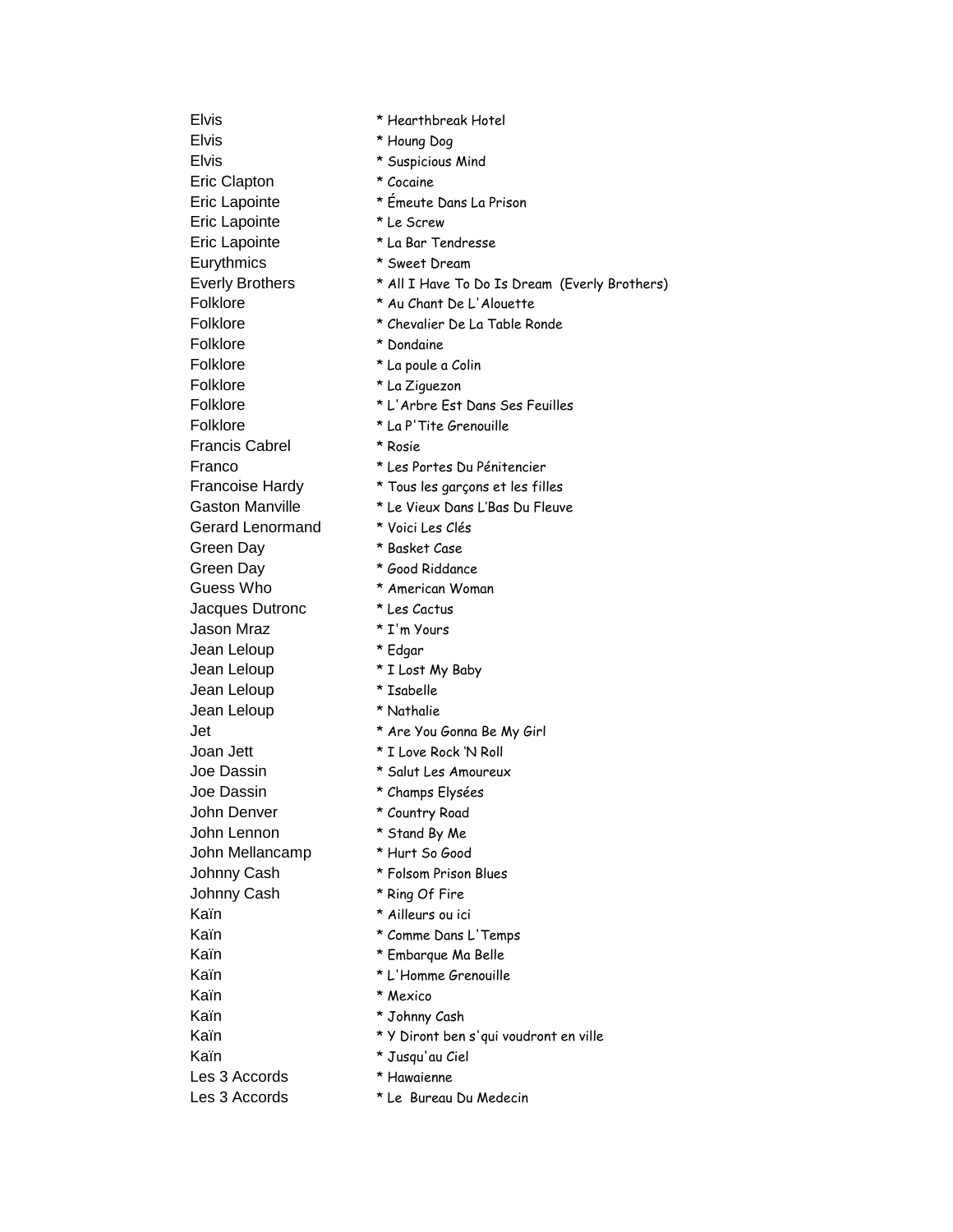Les 3 Accords \* Serge Les Colocs  $*$  Juste Une P'Tite Nuite Les Colocs  $*$  La Rue Principale Les Colocs \* Mauvais Caractère Les Colocs \* Pis si au moins Les Colocs  $*$  Tassez-Vous De D'Là Life House \* You And Me Live  $*$  Lighting Crashes Lynyrd Skynyrd \* Sweet Home Alabama Lynyrd Skynyrd \* Simple Man Maheu \* J'ai trop bu Metallica \* Enter Sandman Metallica \* Nothing Else Matters Milow \* Ayo Technologie Milow \* You Don't Know Mumford And Son \* Little Lion Man Neil Diamond \* Sweet Caroline Nirvana \* In Bloom Nirvana \* Lithium Nirvana \* Smell Like Teen Spirit Noir Silence  $*$  On Jase De Toi Noir Silence \* En Entendant De Partir Noir Silence \* Malade Offenbach \* 2 Autres Bières Offenbach \* Chu Un Rockeur Offenbach \* Faut Que J'Me Pousse Okoumé \* Dis-Moi Pas Ça Okoumé \* L'Enfant Que j'Aurai P-A Lemay \* A Soir P-A Lemay \* Et Si Jamais Patrick Normand \* Quand On Est En Amour Paul Piché \* Mon Joe Pearl Jam \* Last Kiss Philippe Lafontaine \* Cœur De Loup Plastic Bertrand \* Ca Plane Pour Moi Plume Latraverse \* Jonquière Plume Latraverse \* Bobépine Ray Charles \* Hit The Road Jack Rednex \* Cotton Eye Joe Richard Desjardins \* Le Chant Du Bum Richie Valens \* Bamba Rise Against \*  $\frac{1}{2}$  \* Swing Life Away Robert Charlebois \* Entre 2 Joints Scorpion \* Dust In the Wind

- 
- 
- 
- 
- 
- 
- 
- Lisa Leblanc  $*$  Ma Vie C'est D'La Marde
	-
	-
	-
	-
	-
	-
	-
	-
	-
	-
	-
	-
	-
	-
	-
	-
	-
	-
	-
- Offenbach \* Mes Blues Passent Pu Dans Porte
	-
	-
- Otis Redding \* Sitting On The Dock Of The Bay
	-
	-
	-
	-
	-
	-
	-
	-
	-
	-
	-
	-
- Richard Desjardins \* Quand J'aime Une Fois J'aime Pour Toujours
	-
	-
	-
	-
- Seasick Steve \* So Lonesome I Could Cry